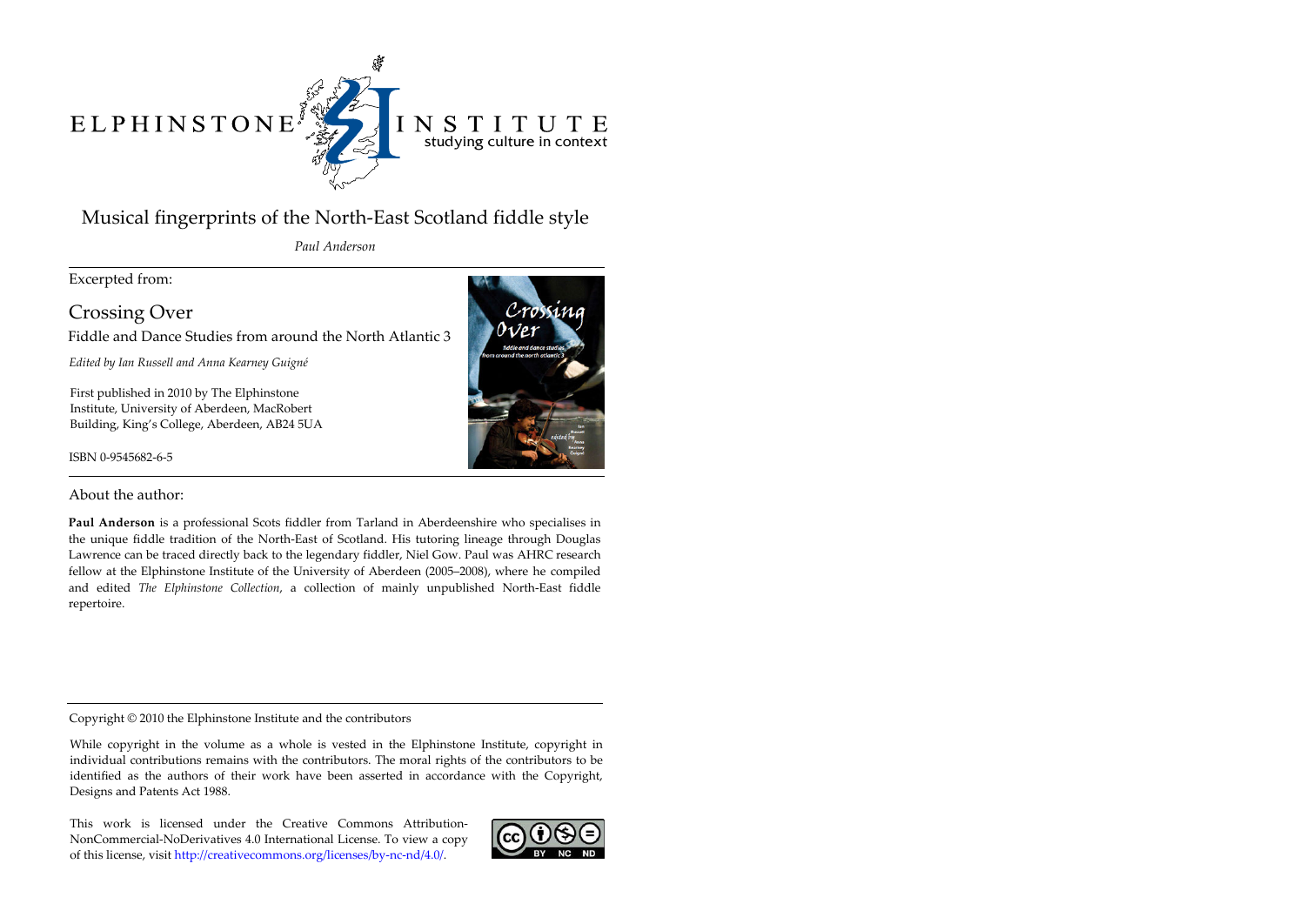## Musical fingerprints of the North-East Scotland fiddle style

### PAUL ANDERSON

#### **Introduction**

The fiddle style of the North-East region of Scotland, which broadly speaking covers the area between Dundee in the South and Morayshire in the north, is one of the most recognisable and spirited fiddle styles in Scotland.1 Defining what actually makes the North-East style 'North-East' in character and clearly different from other notable styles such as 'Shetland' and 'Highland' is actually rather difficult to do and I am fairly sure that if the question was asked of any old 'North-East' player, 'What makes your fiddling North-East in character?', they would probably struggle to articulate its characteristics, just as surely as they could listen to a dozen fiddlers from different areas and pick out the North-Easter quickly and easily.

One problem in trying to define the unique characteristics of any fiddle style is that many of the subtle – and sometimes not so subtle – nuances and techniques which in aggregate make up the type, can also be found to varying degrees in other fiddle styles. It is, however, the combination of these particular techniques and the way in which they are played which define the genuine North-East fiddler. As a participant observer, a North-East fiddler, born, bred and trained, and actively involved in the tradition for more than twenty years, I will now attempt to characterise and dissect this musical fingerprint.

As I have observed, these musical fingerprints, and their use, vary not only from district to district within the North-East, but also to a large extent from player to player, with each player very definitely having a distinctive voice. That said*,*  although individual fiddlers bring their unique touch to the performance of any tune, a number of identifiable characteristics stand out: unisons, the 'up-driven bow', long and short notes, 'snap bowing', grace notes and ornamentation, and finally the syncopated triplet. It is these features which combine to characterise the style.<sup>2</sup>

#### **Unisons**

The playing of unisons is one of the most immediately noticeable features of the North-East fiddle style. Although it is used sparingly by fiddlers of other districts, most in the North-East employ the technique in many different kinds of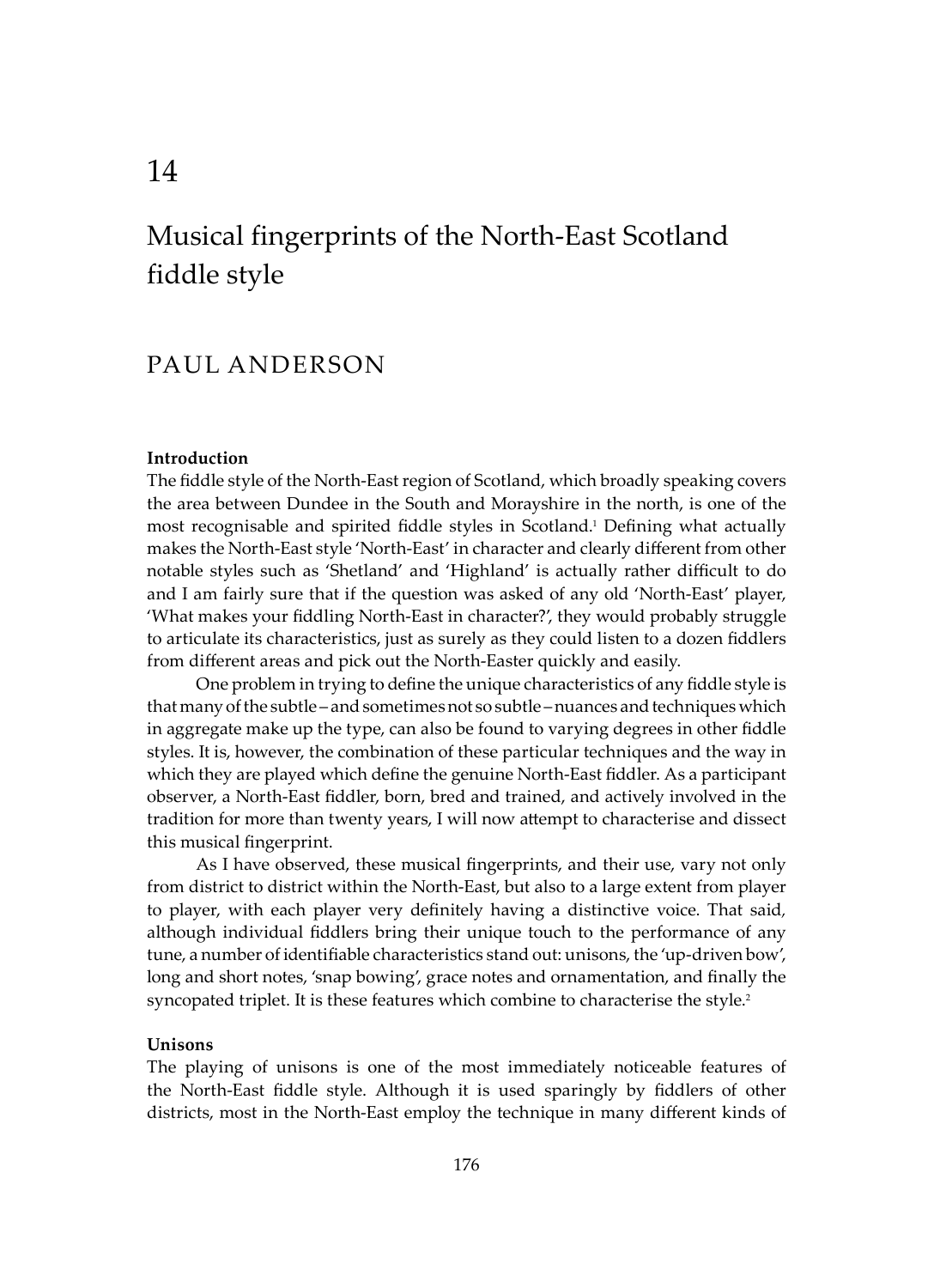performances. It is an essential component of the North-East musician's sense of how a tune should sound.

The unison is most readily found within the playing of strathspeys, but it can also be heard to a lesser degree within the playing of slow airs, marches, jigs, hornpipes, and reels. It is executed by playing either the open E, A or D string, while playing the fourth finger on the string below (a unison cannot be played on the G string as there is no string below). Thus, when playing the open E string, a fourth finger will be played on the A string below it. This, however, is only part of the technique, as a third finger grace note must be inserted before the unison proper. The grace note must also be sounded in unison with the open string, which creates a fairly strident discord but, like all grace notes, it must be played swiftly. The unison and the slide can be a difficult technique for young or inexperienced fiddlers, as the fourth finger is the shortest, weakest finger and is also the least used by traditional fiddlers in general. As a result, sliding onto pitch is a common problem.

The challenge of playing unisons is widely acknowledged. Douglas Lawrence, one of the North-East's most respected fiddlers, told me that 'grace notes should be played like lightning!'3 Pipe Major Iain Grant, an authority on the military tradition, similarly declares, in the context of piping, 'Your finger should be like a whip'.<sup>4</sup>

It is this playing of the discordant grace note just prior to the unison proper which gives the technique its distinctive fire and attack. Crucially, there is no extra pressure applied to the bow when playing the unison, but rather the accent is achieved by the combination of the grace note, the unison and the speed of the bow, which will be moving at pace. Unisons give Scottish fiddling an accent which was termed by many of the older players in Aberdeenshire as 'gurr', and which can be clearly heard in the strathspey playing of well-known exponents of the North-East style.

The unison is usually notated as follows:



However, in reality, it should be played with the open string played in tandem with the third finger grace note, thus:



Hector MacAndrew (1903–1980), the noted fiddler from Fyvie who so impressed Yehudi Menuhin at Blair Castle,<sup>5</sup> recalled that older fiddlers used to say, 'use your cranny, that's what the old fellas used to say, use the unisons.' (The fourth finger is called the 'cranny' in the North-East of Scotland.)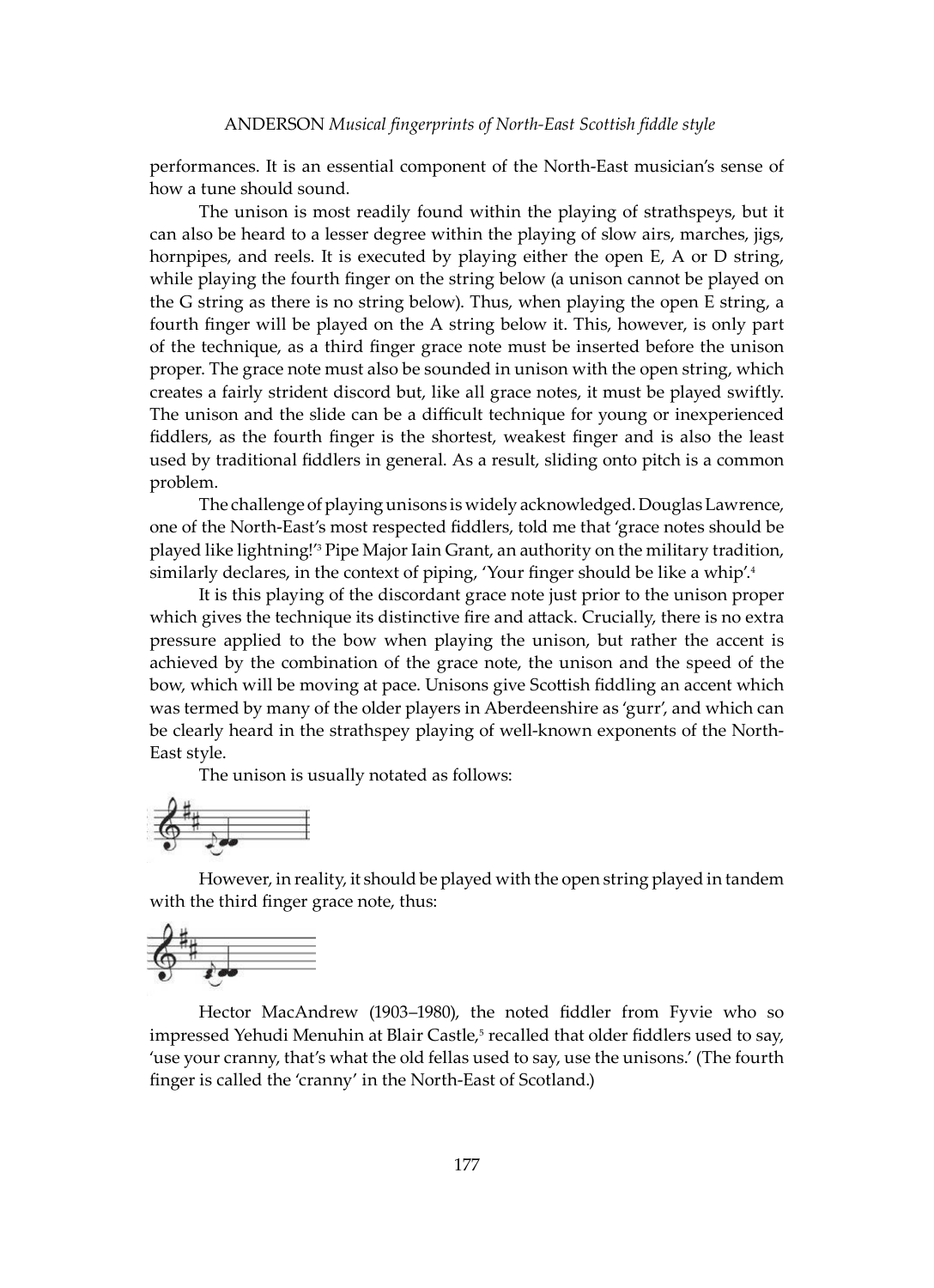#### **Long notes and short notes**

One of the most important aspects of playing in the traditional Scottish style and one also common to the piping tradition is the emphasis on the long notes while also ensuring that the short notes are extremely short. This feature is exemplified most characteristically in the 'Scotch snap', or 'snap bowing*'*: a dotted quaver followed by a semi-quaver and the reverse. It should be noted that, although the short notes are very short, they must be crisply and cleanly played. These long-short patterns are usually written thus,

$$
\frac{2}{9}
$$

but when playing in the North-East style these dotted notes must be much longer in practice than they appear on the page and the short notes must be correspondingly shorter. Indeed the feature is more accurately reflected by double dotting:



These patterns are most notably found in the playing of strathspeys, but can also be found in hornpipes, marches, jigs, and slow airs.

This extreme differentiation between the long and short notes may seem like a fairly small detail but, in practice, it gives the music a good deal more tension and greater rhythmic attack. As Douglas Lawrence once commented, 'There are no unimportant notes'.6 Even when playing slow airs these rhythmic patterns should also be emphasised, though they will not have the attack and accent so central to the playing of strathspeys. Instead, they should flow smoothly and lyrically while still strongly differentiating the notes' duration.

#### **Snap bowing**

Snap bowing or the 'Scotch/Scots snap', as some call it, is the most instantly recognisable Scottish rhythmic fingerprint. As such, is an essential element of the strathspey's rhythmic structure. It consists of a semi-quaver followed by a dotted quaver. The semi-quaver is very short yet crisply and cleanly played followed by the dotted quaver which is elongated to make what is essentially a double dotted note. Although there are exceptions, on the whole snap bowing will use separate bow strokes; the short down bow is played near the tip with the long up bow driven from the tip to the heel. It is typically written like this,



but should really be played more like this: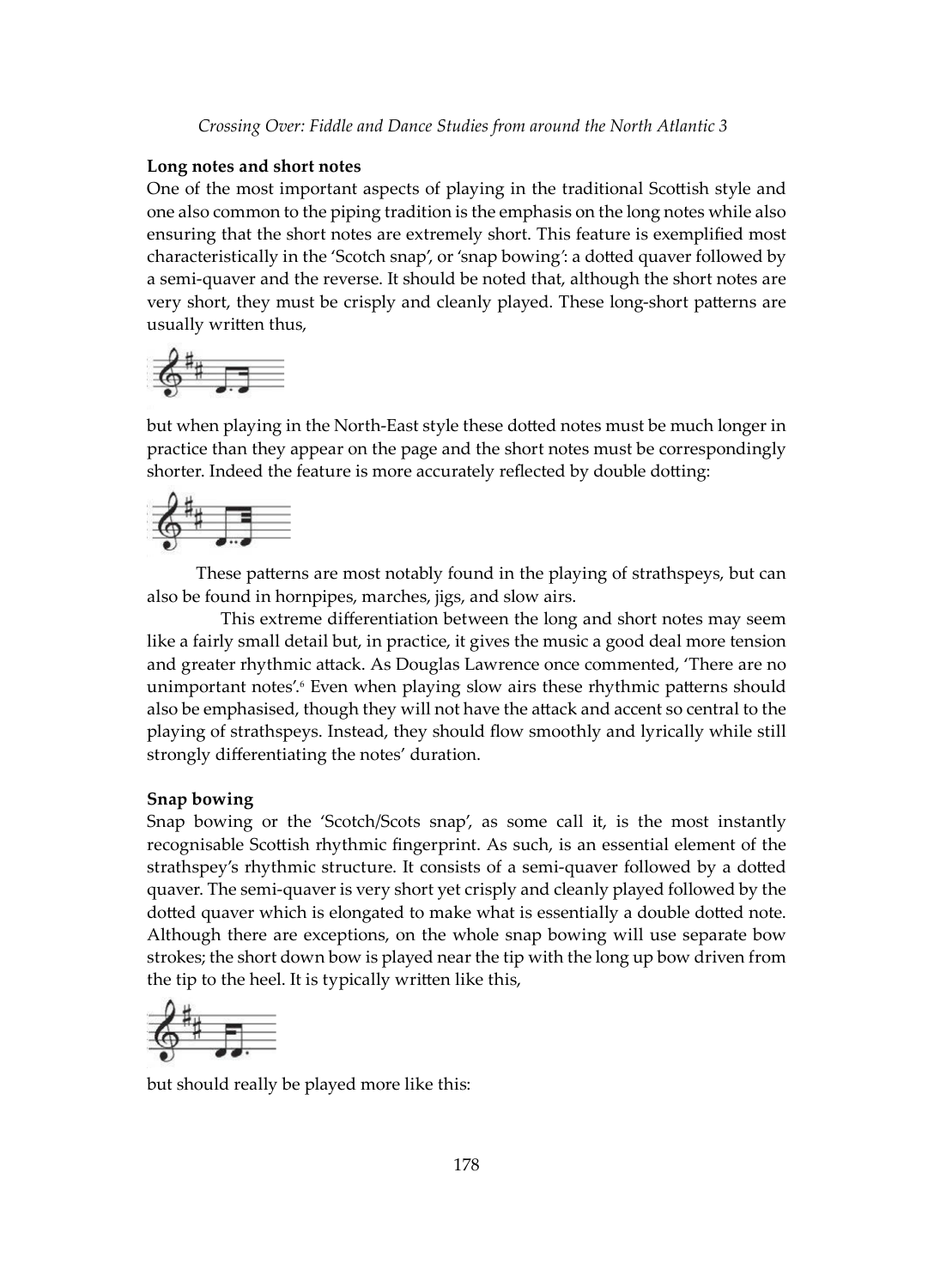

#### **The up-driven bow**

Following on from the snap, the up-driven bow is a technique which is prominent in the Scottish fiddle tradition, again found mostly in the playing of dance strathspeys and slow strathspeys. The slow strathspey differs from its dance equivalent in that, rather than being a tune which is performed for dancing, it is really an instrumental piece performed for listening, rather like a song or a slow air. It is played in common time and, although it has the same stylistic qualities and bowing techniques as are found in dance strathspeys, it will also have the emotional input found in a slow air. It must be played in a lyrical manner at medium tempo.

Like the strathspey in which it is executed, the up-driven bow's origins are ancient and shrouded in mystery. Credit for its development is generally given to Niel Gow (1727–1807), who was famed for the power of his up stroke,7 though there is a possibility that it was in use prior to Gow's lifetime. The up-driven bow is used because it gives a lift, power, and drive that cannot be achieved by bowing in any other way; if it does not convey these qualities, this difficult-to-master technique is better left unused. Basically, the up-driven bow is a refinement of the Scots snap which, in itself, is traditionally one of the most distinctive features of Scottish dance music.

The up-driven bow consists of a four note group: a semi-quaver followed by two dotted quavers finishing with another semi-quaver. (It should be noted that in the Scots fiddle tradition, and particularly in the North-East style, the dotted quavers will actually be double dotted while the semi quavers will be demi-semi quavers.)

The first note of the group is a down bow, which is then smartly followed by three up bows (the first two notes should be a good example of 'snap bowing'). These three up-bowed notes should be driven to the heel of the bow, using its entire length. In addition, the bow must be smartly lifted between the second and third up bow, giving a crisp and clean staccato. The up-driven bow is notated as follows:



However, with the double dotting of the dotted quavers, it would actually be played like this:

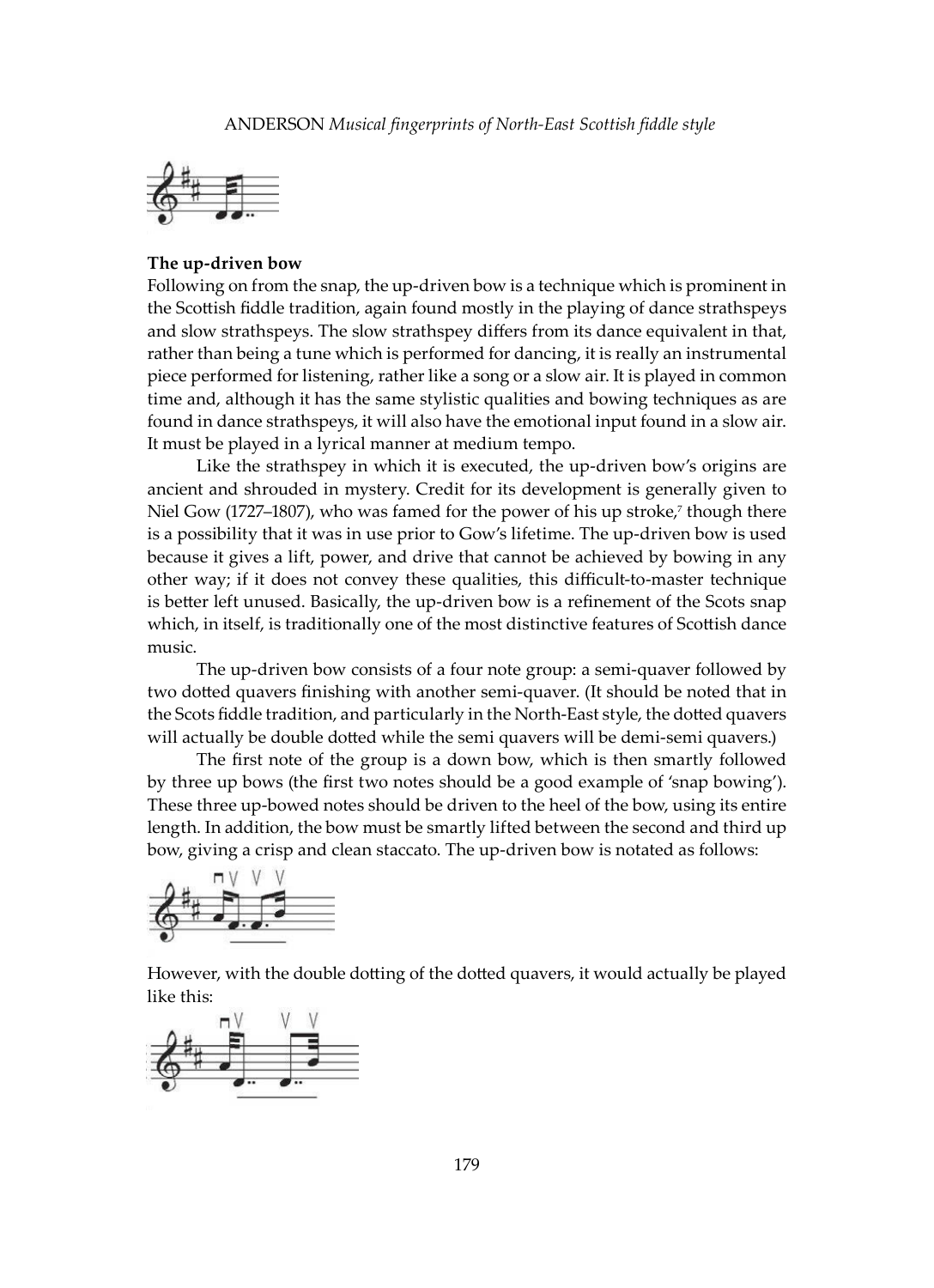#### **Double stopping**

Double stopping and the use of drones are common to many different fiddle styles and traditions and this is also true in North-East Scotland. Both techniques involve the playing of two strings at the same time but, while drones involve a note played on either the E, A, or D strings with the open string being played below it, the double stop can utilise many fingering combinations. For example, the third finger on the A string (D sharp) can be played with the second finger on the D string (F sharp), giving a D major chord. It appears like this on the page:



However, while double stopping and drones can be an almost constant feature of some fiddle styles, they should be used more sparingly in the North-East style, where they are used to give extra character, extra 'fire' to a tune.

Typically when tunes are committed to the page, such nuances are excluded. William Marshall's strathspey 'Craigellachie Brig', for example, is usually noted thus:



A more accurate depiction of how it might be played by the fiddlers of the North-East of Scotland, with the addition of the double stops, drones and double dotted notes, is as follows:



Like with 'The Laird o' Drumblair', often written:



This is how it would be notated with the drones, double dotted notes, double stop and unison included:

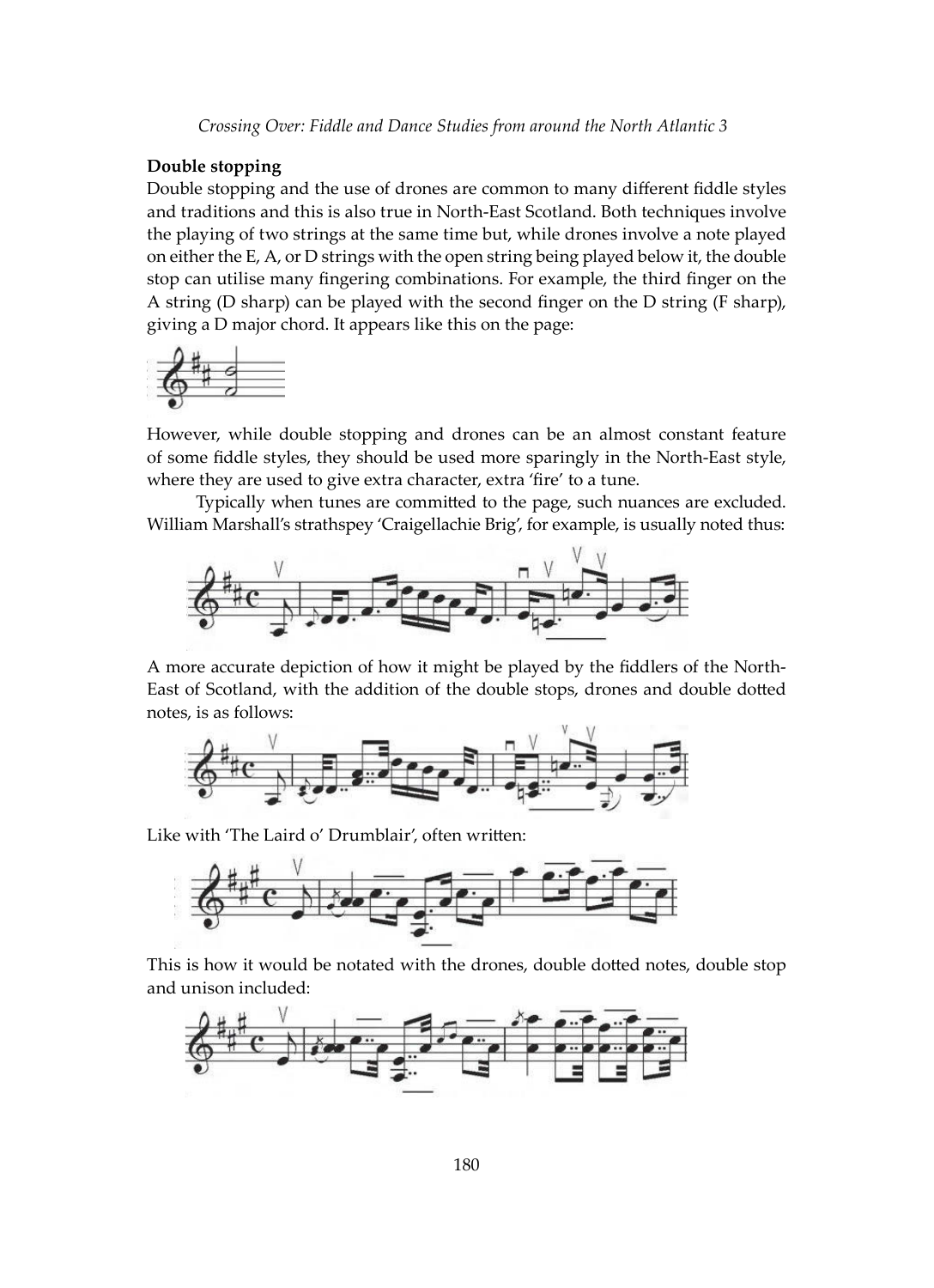These chords, although played sparingly, give strathspey playing much of its character. There are, of course, no hard and fast rules on the use of double stops, so it is very much down to the individual to decide where and when chords should be applied.

#### **Grace notes and ornamentation**

Grace notes are an important part of any traditional fiddler's armoury and, unlike the piping tradition, in which ornaments are very strictly adhered to, ornamentation in the fiddle tradition is very much down to the individual's personal taste. As mentioned before, in relation to the playing of long and short notes, grace notes must be crisply and cleanly played; a slow and untidy example is worse than none at all. Grace notes are an essential part of giving accent and life to the music, and while they are played much as they are in any other region, taken in combination with the other techniques discussed, they are very much part of the overall style.

Typical ornamentations found in the North-East fiddle style are the single grace note, the double grace note and the 'turn', as follows:



This can also be interpreted on paper like this,



#### **The syncopated triplet**

The playing of the syncopated triplet, in place of the ordinary variety, is something of a North-East speciality and can be used to great effect in the performance of strathspeys, though it should be used sparingly to give a lift to the music and provide variation. The full bow should be employed in its execution. As Hector MacAndrew remarked: 'Syncopated triplets are obvious by their absence, now. They give you lift and lilt'.<sup>8</sup>

Normal triplets are played as follows:



Syncopated triplets, however, are played thus:

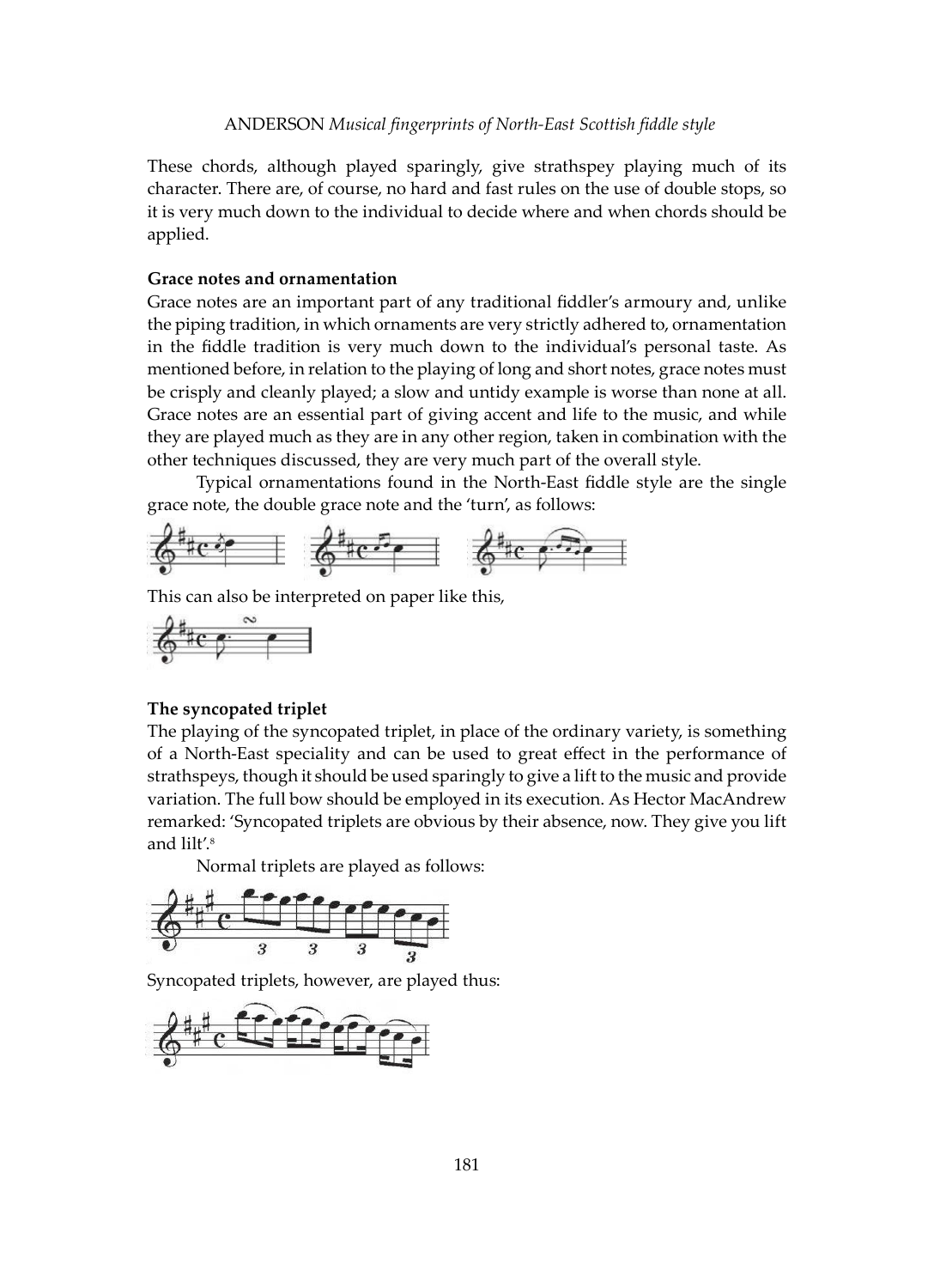#### **Conclusion – a dialect of the fiddle**

Most of these observations have been related to the clearly definable, technical aspects of North-East fiddle style such as unisons and the up-driven bow, but I strongly believe that there is also something more elusive and difficult to define which shapes all distinctive fiddle styles, and that is their connection with local dialect. The language and accents musicians hear will have a subtle yet profound impact on their playing. A fiddler from Boston, Debbie Billmers, once commented to me, 'North-East people talk in strathspeys;'<sup>9</sup> she could clearly hear the rhythm and the accent of the strathspey in the regional dialect. I believe that the refinement of the strathspey in the North-East of Scotland is therefore no accident, any more than is the character of Highland and Island, or Shetland, or Donegal, music. Gregory Dorchak has noted the importance of the Gaelic language to Cape Breton fiddle style,<sup>10</sup> and I firmly believe that language has played a similarly significant role in the development of North-East style.

Musical notation is a poor carrier of stylistic markers, as is written language, which points to the necessity of learning from other players and learning by ear. That is not to say that staff notation does not have its place, but rather that nuances of style and character are best learned by using and training the ear, just as we learn language from other speakers. Only then can a 'musical dialect' be absorbed properly and incorporated into one's own playing style. Individually, many of these rhythmic and melodic features may be found in the fiddle traditions of other regions and nations. Taken together, however, these details of style may be said to add up to a regional musical fingerprint, a series of criteria any one of which may hint at a player's origin, but which, taken together, reveal a musical dialect and the fiddler as a North-East player as surely as does his or her spoken language.

#### **Notes**

1 For background on Scottish music in general, see John Purser, *Scotland's Music: A History of the Traditional and Classical Music of Scotland from Earliest Times to the Present Day* (Edinburgh and London: Mainstream with BBC Scotland, 1992) and Francis Collinson, *The Traditional and National Music of Scotland* (Routledge and Kegan Paul, 1966/1970). For more detailed analysis of Scottish fiddle styles, see Katherine Campbell, *The Fiddle in Scottish Culture: Aspects of the Tradition* (Edinburgh: John Donald, 2007). For a look at particular players, see Moyra Cowie, *The Life and Times of William Marshall 1748–1833: Composer of Scottish Traditional Fiddle Music, Clock Maker and Butler to the 4th Duke of Gordon* (Elgin: the author, 1999), Mary Anne Alburger, *Scottish Fiddlers and their Music* (London: Gollancz, 1983; Hardie Press 1996), James Scott Skinner, *My Life and Adventures* (Aberdeen: City of Aberdeen in association with Wallace Music, 1994), and Mary Anne Alburger, 'J. Scott Skinner and George Riddell', in Patrick Shuldham-Shaw, Emily B. Lyle, and Katherine Campbell (eds), *The Greig-Duncan Folk Song Collection*, vol. 8 (Aberdeen and Edinburgh: Mercat Press for the University of Aberdeen in association with the School of Scottish Studies, University of Edinburgh, 2002), 588–89. Paul Anderson, *The Elphinstone Collection: Fiddle tunes from North-East Scotland compiled by Paul Anderson*, with CD (Upper Breakish: Taigh na Teud, 2009) features unpublished North-East fiddle music, including the entire known repertoire of Tarland's Peter Milne. Helen Jackson